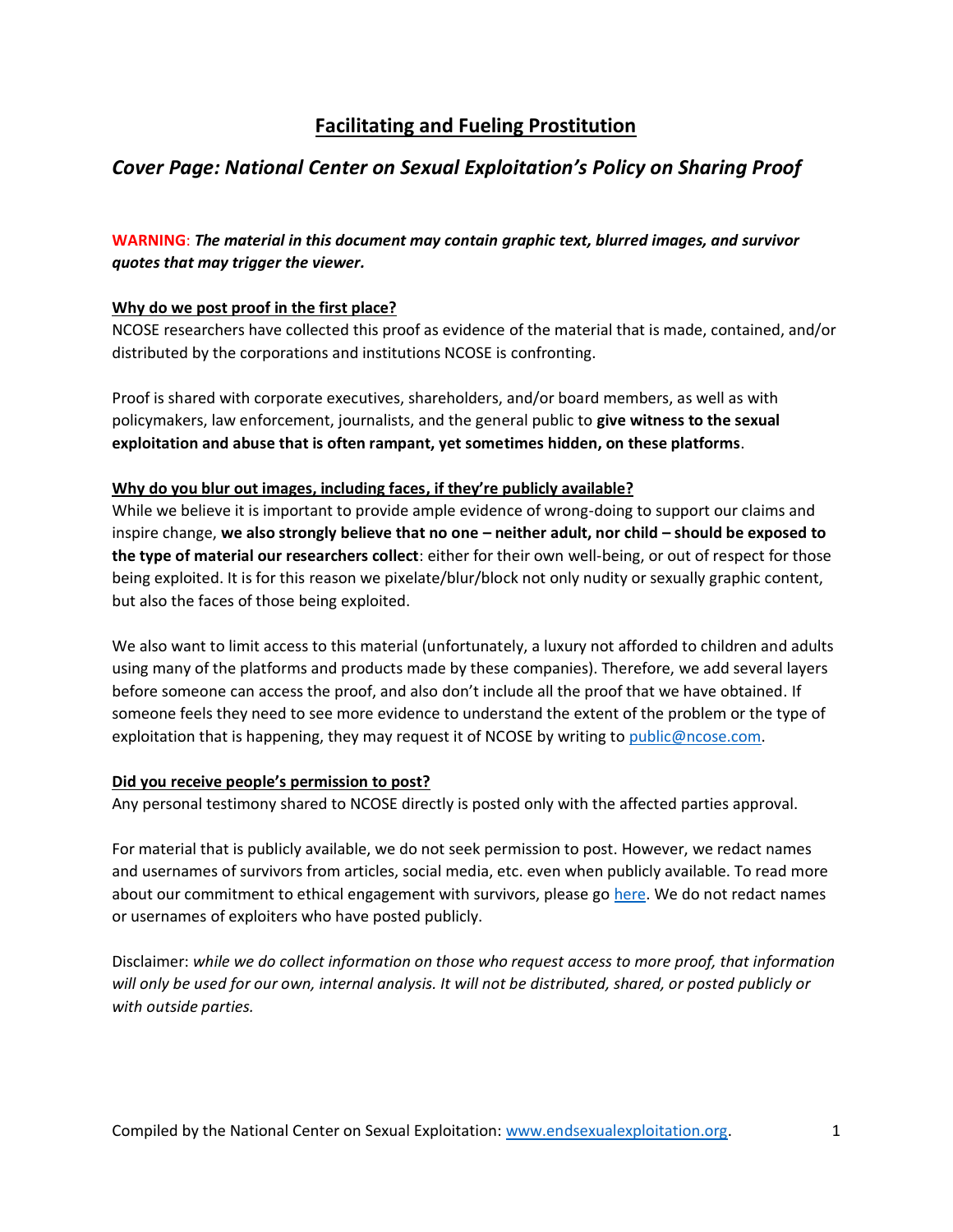OnlyFans facilitates and fuels in-person prostitution. Individuals who start out on OnlyFans are often drawn into in-person prostitution when they realize they can't make enough money on OnlyFans. Individuals who are already involved in in-person prostitution may also use the OnlyFans platform to advertise their "services" and/or supplement their income. Sex buyers also use OnlyFans as a complement to in-person transactions.

- [OnlyFans: A Case Study of Exploitation in the Digital Age,](https://theaverycenter.org/research/onlyfans/) The Avery Center, December 2021
	- $\circ$  This report came from a research collaboration project between The Avery Center and Human Trafficking Detective Joseph Scarammuci. It included a survey of past or current OnlyFans creators. 38% of the survey respondents had previously been arrested for prostitution-related offenses.43% had experience with sugaring [\(another term for](https://endsexualexploitation.org/articles/the-bitter-truth-about-sugar-dating/)  [prostitution\)](https://endsexualexploitation.org/articles/the-bitter-truth-about-sugar-dating/).
	- $\circ$  "Some content creators shared how OnlyFans was a platform that buyers used to find individuals willing to meet in-person for sex transactions: "It [led] me to start in-person work. I realized I was already doing online [sexual content for pay] and I knew I could make more doing in person." Sex buyers on hobby boards repeatedly confirmed the fact that digital content did not replace in-person transactions but were complimentary to them: "When you have met her in person and anticipate seeing her again the vids are quite an enhancer! And they are also a quick and cheap screening aid if you have not met her yet." Indeed, numerous "411" threads (threads created by sex buyers seeking information about the legitimacy and types of sex acts available from a person selling sex) contained links to the individuals' OnlyFans page as evidence they were in fact not law enforcement and were willing to provide the largely unprotected sex acts demanded by the buyer. Buyers have incorporated OnlyFans into their research for people to pay for: "That \$10-\$20 would be [a]great spend to see if there's something 'there' for a meet-up." OnlyFans is now integrated into the sex buyer practices that keep them in a position of power and safety. Sex buyers were also hopeful that the policy changes OnlyFans announced in August 2021 would result in an increase of inperson sex transactions: "Hopefully that will reflect really good on the hobby and increase talent availability. I would rather 'do it than see it.'" OnlyFans has created a significant increase in supply of individuals selling sex in person"
- "[OnlyFans: How it handles illegal sex videos -](https://www.bbc.com/news/uk-58255865) BBC investigation", August 2021, BBC
	- $\circ$  "Christof, and a second person who has moderated content for the site, say some creators offer competitions to meet and have sex with a fan, as a way of increasing tip payments."
	- $\circ$  "One of the documents we obtained detailing moderation guidelines in 2020, states that adverts for sex are an issue for the site. It says the "most popular places for escort promo" on the site are in creators' usernames, bios, content descriptions and "tips menus" which advertise customized videos. The document says "examples" of this promotion include references to "PPM (pay per meet)", "CashMeets", "Book me", "IRL Meet", "scort" and others. Despite this, BBC News was able to find more than 30 active accounts using those keywords in bios, profiles and posts, on one day."